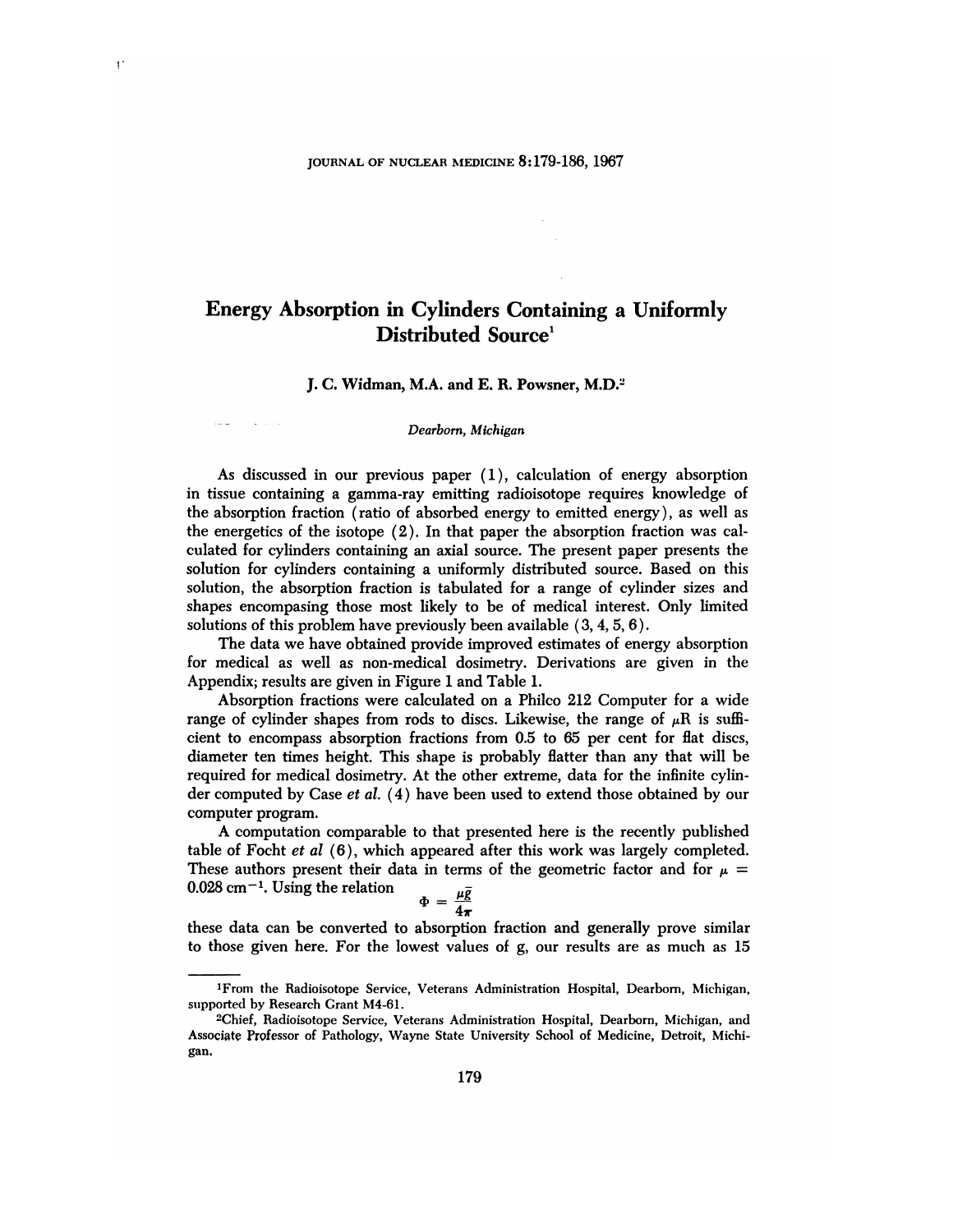per cent higher. The source of this discrepancy is not apparent since the analysis for their computation has not been given in detaiL

The assumption of exponential absorption implies that the data will be strictly correct only when photoelectric and single Compton interactions pre dominate. The appropriate absorption coefficient to use is  $\frac{\mu_{\text{en}}}{\rho}$  (2). When an appreciable amount of multiply scattered radiation is absorbed, the values ob tained using  $\frac{\mu_{\text{en}}}{\rho}$  will be slightly low. The amount of energy absorbed in multiple interactions depends on the size and shape of the absorber as well as the photon energy. An estimate of the error involved can be obtained by compar ing the analytical values of the absorption fraction for spheres (3) with the values



**Fig.** 1. Absorption fraction as a function of  $\mu$ R and H/R ( $\mu$  = absorption coefficient, R = cylinder radius,  $H =$  cylinder height).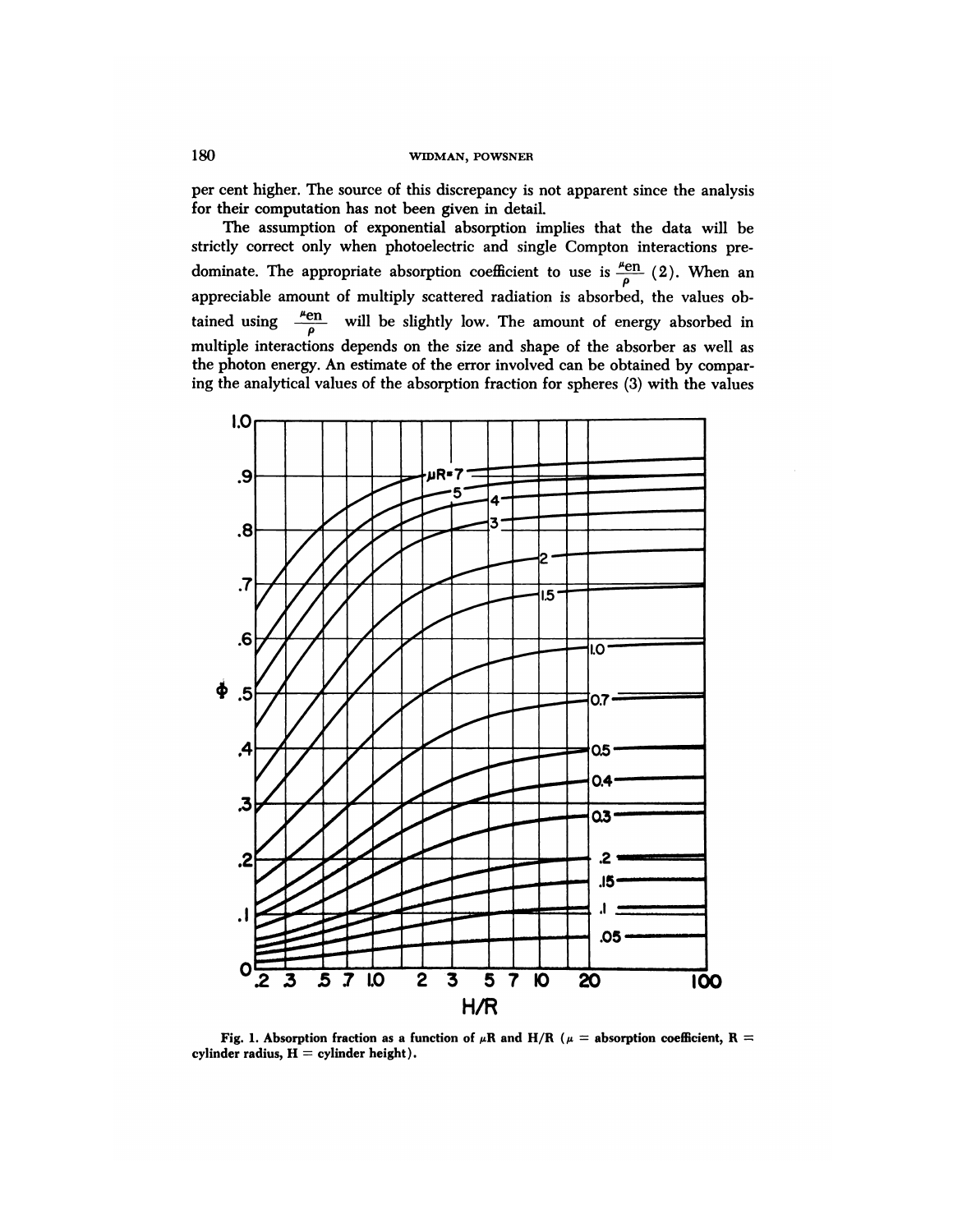obtained by Ellett et al.  $(7)$ . In this comparison, the error for photon energies greater than 0.2 MeV is negligible. The error for lower energies depends slightly on phantom size and more strongly on the photon energy; analytical absorption fractions less than about 0.5 are roughly 20 per cent low for photon energies of 0.05 to 0.15 MeV and 10 percent low for photon energies of 0.15 to 0.2 MeV.

# **SUMMARY**

Analysis and partial integration of the absorption fraction for cylinders con taining a uniformly distributed radioactive isotope are presented. The absorption



**Fig. 2.**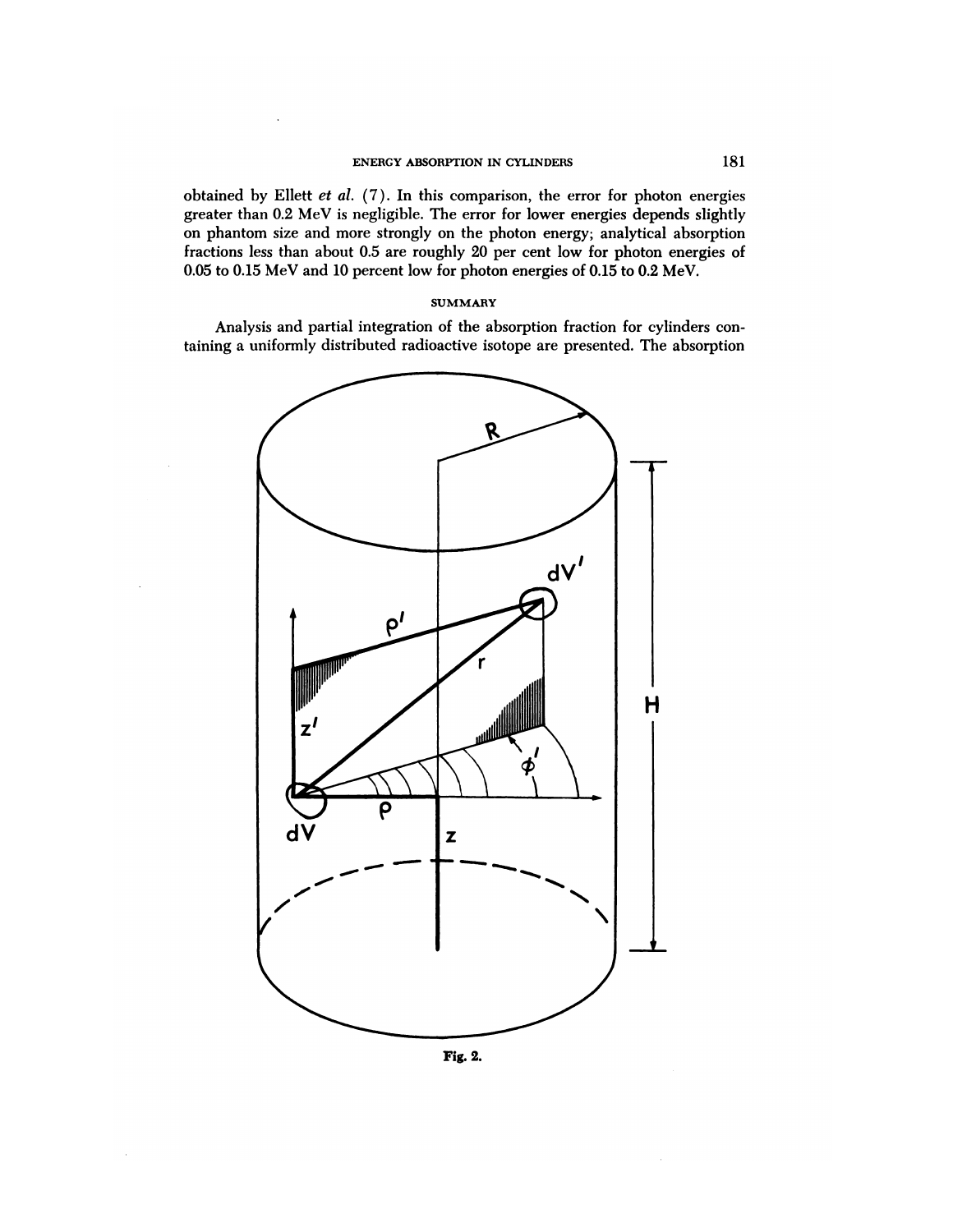# WIDMAN, POWSNER

 $\hat{\boldsymbol{\beta}}$ 

 $\ddot{\phantom{0}}$ 

| $\frac{H/R}{\mu R}$ | 0.2  | $0.\overline{3}$ | $0.\overline{5}$ | $\sigma$ .7     | 1.0  | $\overline{1}$ . 5 | $\overline{\mathcal{L}}$ | 3          | in,  | N    | $\tilde{\mathcal{L}}$ | $\overline{1}$ | $\overline{\mathcal{E}}$ | 00               | 8              |
|---------------------|------|------------------|------------------|-----------------|------|--------------------|--------------------------|------------|------|------|-----------------------|----------------|--------------------------|------------------|----------------|
| 7.0                 | .652 | .730             | 804              | 840             | 866  | 887                | 897                      |            |      |      |                       |                |                          |                  |                |
| 5.0                 | 568  | 651              | 739              | .783            | 818  | 846                | .860                     | 872        |      |      |                       |                |                          |                  | $\overline{5}$ |
| 4.0                 | .511 | 595              | 689              | .738            | .779 | 810                | 827                      | 843        | 854  |      |                       |                |                          |                  | 877            |
| 3.0                 | 438  | 520              | 616              | .671            | .718 | .757               | .777                     | <b>L64</b> | 813  |      |                       |                |                          |                  | 837            |
| 2.0                 | 342  | 415              | 508              | 564             | 617  | 663                | .688                     | 712        | 733  | 743  | 747                   |                |                          |                  | 764            |
| $1.\overline{5}$    | .281 | 346              | 431              | 485             | 537  | 585                | .613                     | 541        | .665 | .674 | .680                  |                |                          |                  | 698            |
| 1.0                 | .208 | .259             | .330             | .377            | .425 | 471                | .500                     | 530        | .554 | 565  | 575                   | 580            | 582                      |                  | 593            |
| 0.7                 | .156 | 196              | .253             | .293            | .333 | .375               | $\frac{401}{1}$          | 430        | 455  | .467 | $-474$                | .482           | .486                     |                  | 494            |
| $0.\overline{5}$    | .117 | 148              | .193             | .225            | .258 | .294               | .317                     | 342        | .366 | .376 | .385                  | 392            | .396                     |                  | 404            |
| 0.4                 | .096 | 122              | .160             | .187            | 216  | .247               | .267                     | .290       | .313 | .323 | .331                  | 336            | .340                     |                  | 348            |
| $0.\overline{3}$    | .074 | 094              | .124             | .146            | .169 | .194               | .211                     | .231       | .250 | .260 | .267                  | .273           | .275                     |                  | 284            |
| 0.2                 | .051 | .065             | .086             | $\frac{101}{2}$ | .118 | .137               | .149                     | 164        | .180 | .186 | .193                  | .198           | $-201$                   | <b>207</b>       | 207            |
| 0.15                | .038 | 049              | .066             | .077            | .090 | .105               | .115                     | .127       | .140 | .146 | .150                  | .155           | .158                     | .162             | 163            |
| 0.10                | .026 | .033             | 045              | .053            | .062 | .072               | 079                      | .088       | 096  | 101  | .105                  | .108           | $\frac{110}{110}$        | $\frac{115}{11}$ | .115           |
| 0.07                | .018 | 024              | 032              | .037            | 94   | .051               | .056                     | .063       | .069 | .073 | .076                  | .078           | 079                      | .082             | .083           |
| 0.05                | .013 | 017              | .023             | .027            | .032 | .037               | <b>EKO</b> .             | .045       | .050 | .053 | .055                  | .057           | .058                     | .061             | .061           |
| 0.04                | .011 | 014              | 018              | .022            | .025 | 030                | .033                     | .037       | 140  | .043 | .044                  | .046           | .047                     | 0.50             | .050           |
| 0.03                | .008 | 010              | .014             | .016            | .019 | .022               | .025                     | .028       | .031 | .032 | .034                  | .035           | .036                     | 038              | .038           |
| 0.02                | 005  | <b>007</b>       | $000$ .          | .011            | .013 | .015               | <b>017</b>               | .019       | .021 | .022 | .023                  | .023           | .024                     | .026             | .026           |

TABLE I: ABSORPTION FRACTION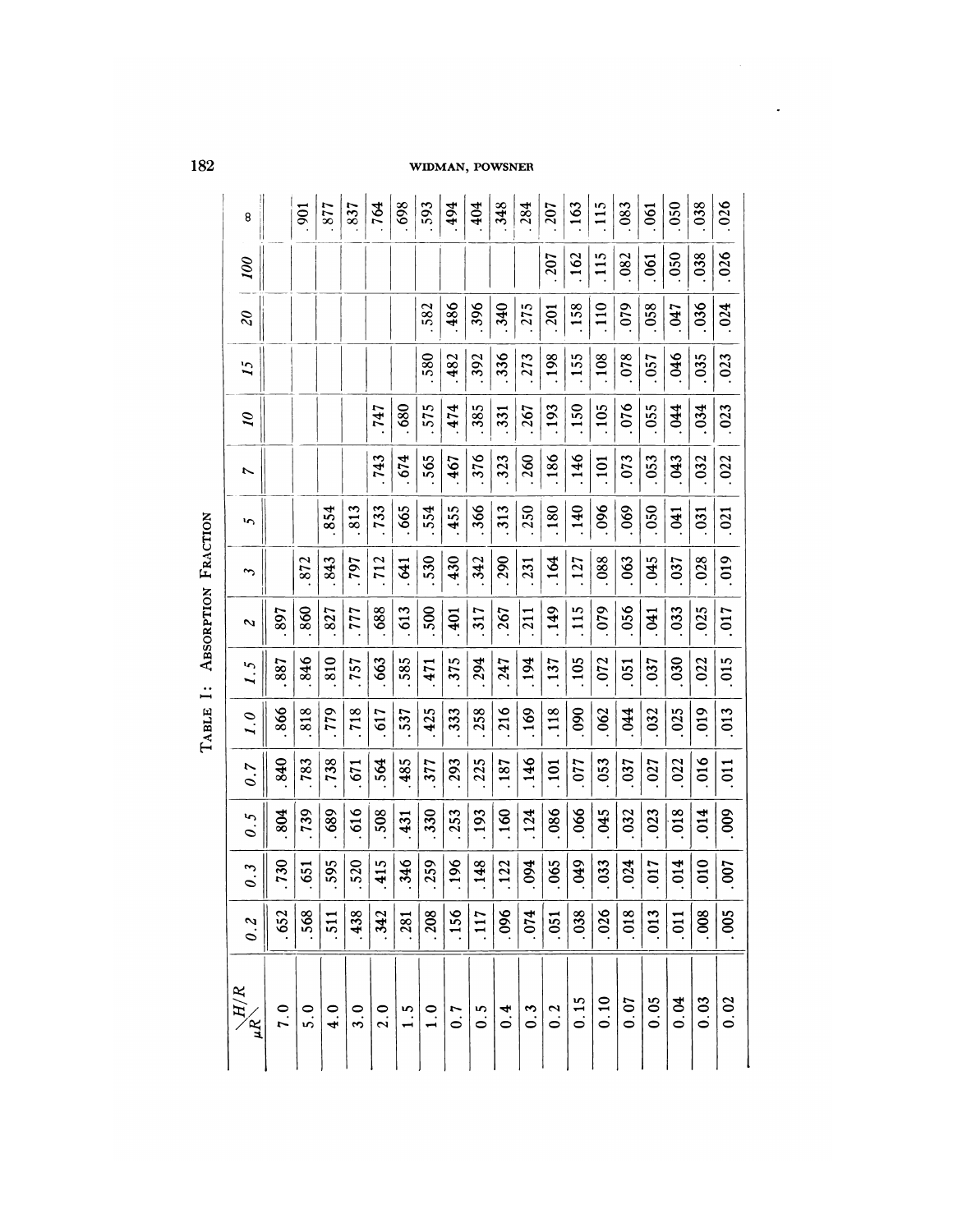### ENERGY ABSORPTION IN CYLINDERS 183

fractions for a range of cylinder sizes, shapes and absorption coefficients are tab ulated.

#### ACKNOWLEDGEMENTS

Drawings were prepared by the Medical Illustration Service, Veterans Ad ministration Hospital.

We gratefully acknowledge the co-operation extended us by C. W. Missler of the Ford Scientific Laboratory Computer Service and the work of D. Ramsay and E. Ranke in writing the computer program.

## APPENDIX

A cylinder of radius R and height H contains a uniformly distributed  $\gamma$ -ray source of intensity  $\sigma$  energy emitted per unit volume. Let

 $U =$  energy absorbed,

 $\frac{1}{2}$ 

÷

- $\Phi =$  absorption fraction (ratio of absorbed energy to emitted energy),
- $\mu =$  linear absorption coefficient, and
- $dU =$  **energy** absorbed in volume  $dV$  from energy emitted by source  $dV'$

$$
= \frac{\mu\sigma}{4\pi} \frac{e^{-\mu r}}{r^2} dV dV'.
$$
  
Then  $U = \frac{\mu\sigma}{4\pi} \int dV \int \frac{e^{-\mu r}}{r^2} dV'$  and

 $\mathcal{L} = 4\pi^2 R^2 H \int dV \int r^2 dV$ 

$$
f_{\rm{max}}
$$

To integrate the dV cylindrical coordinates are chosen coaxial with the cylinder with the origin at the base. To integrate the dV' the origin is located at dV with the coordinate axis parallel to the cylinder axis (Fig. 2). Then

$$
\Phi = \frac{\mu}{4\pi^2 R^2 H} \left[ \begin{array}{c} R \\ \rho d\rho \\ \rho d\rho \end{array} \right] \left[ \begin{array}{c} 2\pi \\ d\phi \\ d\phi \\ \rho \end{array} \right] \left[ \begin{array}{c} 2\pi \\ d\phi \\ d\phi \\ \rho \end{array} \right] \left[ \begin{array}{c} H - z \\ dz \\ dz \\ dz \\ - z \end{array} \right] \left[ \begin{array}{c} \rho \cos\phi + \sqrt{R^2 - \rho^2 \sin^2\phi} \\ e^{-\mu(\rho^2 + z^2)} \\ \rho \end{array} \right] \left[ \begin{array}{c} \sqrt{R^2 - \rho^2 \sin^2\phi} \\ \frac{e^{-\mu(\rho^2 + z^2)} }{\rho^2} \end{array} \right]
$$

The integral over  $\phi$  is  $2\pi$ . Interchanging the order of integration, and because the integrand is an even function of z' and does not depend on z

$$
\Phi = \frac{\mu}{\pi R^2 H} \int_0^R \rho d\rho \int_0^{2\pi} d\phi \int_0^H dz \int_0^z e^{-\mu (\rho + z^2)^{\frac{1}{2}}} \rho d\rho.
$$

In terms of the dimensionless variables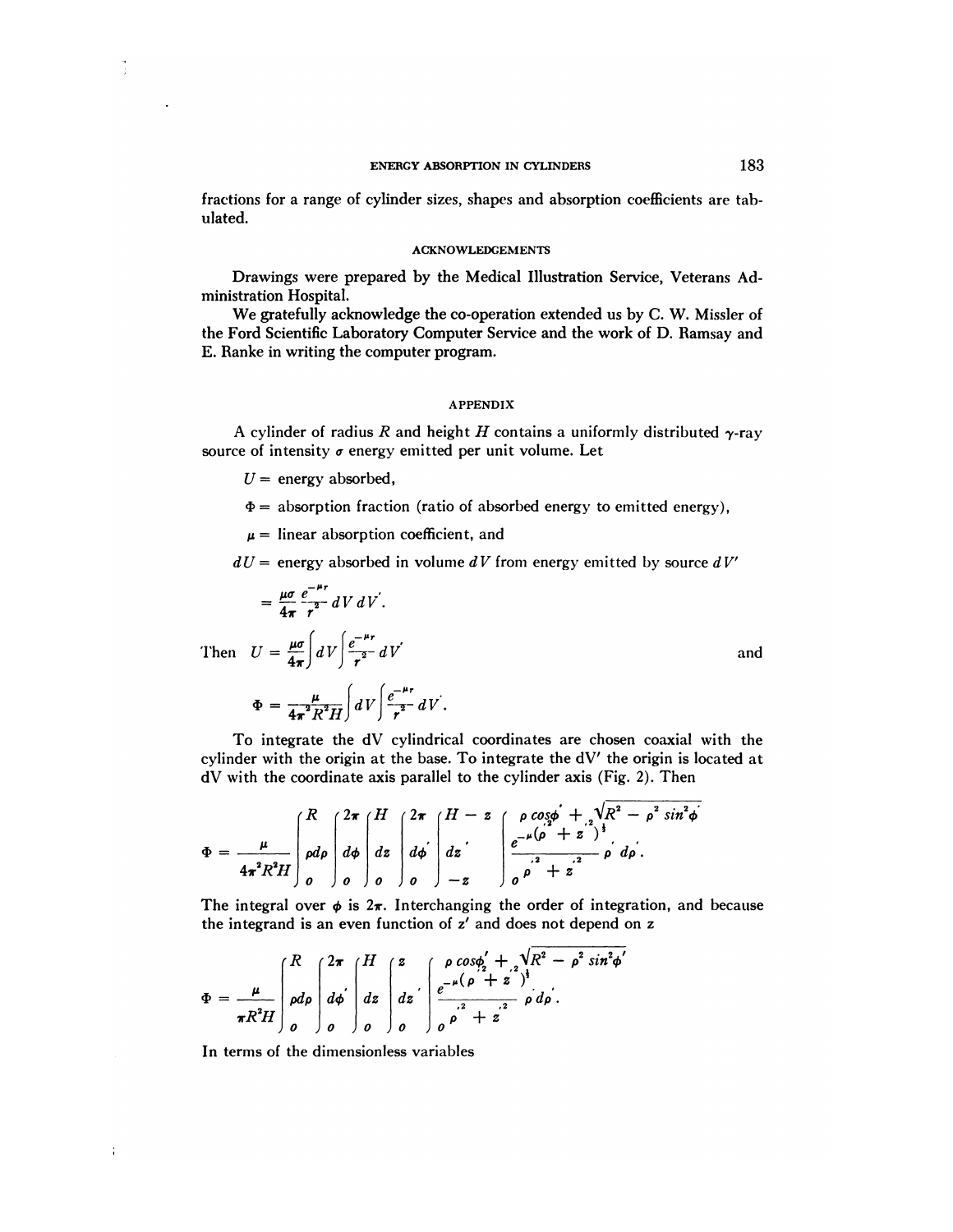184 WIDMAN, POWSNER

$$
E = \frac{H}{R}, k = \mu R, t = \frac{z}{R}, y = \frac{z}{R}, s = \frac{\rho}{R}, x = \frac{\rho}{R} \text{ and } \alpha = \phi'
$$
  

$$
\Phi = \frac{k}{\pi E} \int_{0}^{1} s ds \int_{0}^{2\pi} \left( \frac{E}{d\alpha} \int_{0}^{y} dt \right) \left( \frac{X_{0}}{e^{-k(x^{2} + t^{2})^{3}}} x dx \right)
$$

with  $X_0 = s \cos \alpha + \sqrt{1 - s^2 \sin^2 \alpha}$ .

Expanding the exponential and integrating over x gives

$$
\Phi = \frac{k}{\pi E} \int_{0}^{1} s ds \int_{0}^{2\pi} \frac{E}{d\omega} \int_{0}^{2\pi} \frac{y_1}{\omega^2} \log (X_0^2 + t^2) dt \tag{1}
$$

$$
+\frac{k}{\pi E}\int_{0}^{1}ds\int_{0}^{2\pi}\frac{E}{d\omega}\int_{0}^{y}\frac{\int_{0}^{\infty}\left(-k\right)^{n}}{\int_{0}^{\infty}\left(n-n\right)}\left(X_{0}^{2}+t^{2}\right)^{2}dt
$$
\n(2)

$$
-\frac{k}{\pi E}\int\limits_{0}^{1}\frac{1}{sds}\int\limits_{0}^{2\pi}\frac{E}{s}\int\limits_{0}^{y}\left[\log t+\sum\limits_{n=1}^{\infty}\frac{(-k)^{n}}{n\cdot n!}t^{n}\right]dt.
$$
 (3)

 $\bar{z}$ 

Using standard tables (8) eq. (1) can be partially integrated to

$$
(1) = -\frac{3kE}{4} + \frac{k}{\pi E} \int_{0}^{1} s ds \int_{0}^{2\pi} \left[ \frac{(E^{2} - X_{0}^{2})}{4} \log (X_{0}^{2} + E^{2}) + EX_{0} \tan^{-1} \frac{E}{X_{0}} + \frac{X_{0}^{2}}{2} \log X_{0} \right].
$$

Eq. (3) can be integrated to give

$$
(3) = -\frac{kE}{2} \log E + \frac{3kE}{4} + \sum_{n=1}^{\infty} \frac{(-kE)^{n+1}}{n(n+2)!}.
$$

**To reduce (2), expand binomially for n even. For n odd,use the formula**

$$
\int (x^2 + a^2)^2 dx
$$
  
= 
$$
\frac{n!}{2(\frac{n+1}{2})!} \frac{\sum_{j=0}^{n-1} (j!)^2}{(2j+1)!} (\frac{a}{2})^{n-2j-1} x(x^2 + a^2)^{j+\frac{1}{2}}
$$
  
+ 
$$
\frac{2n!}{(\frac{n+1}{2})!} (\frac{n-1}{2})! (\frac{a}{2})^{n+1} \log (x + \sqrt{x^2 + a^2}).
$$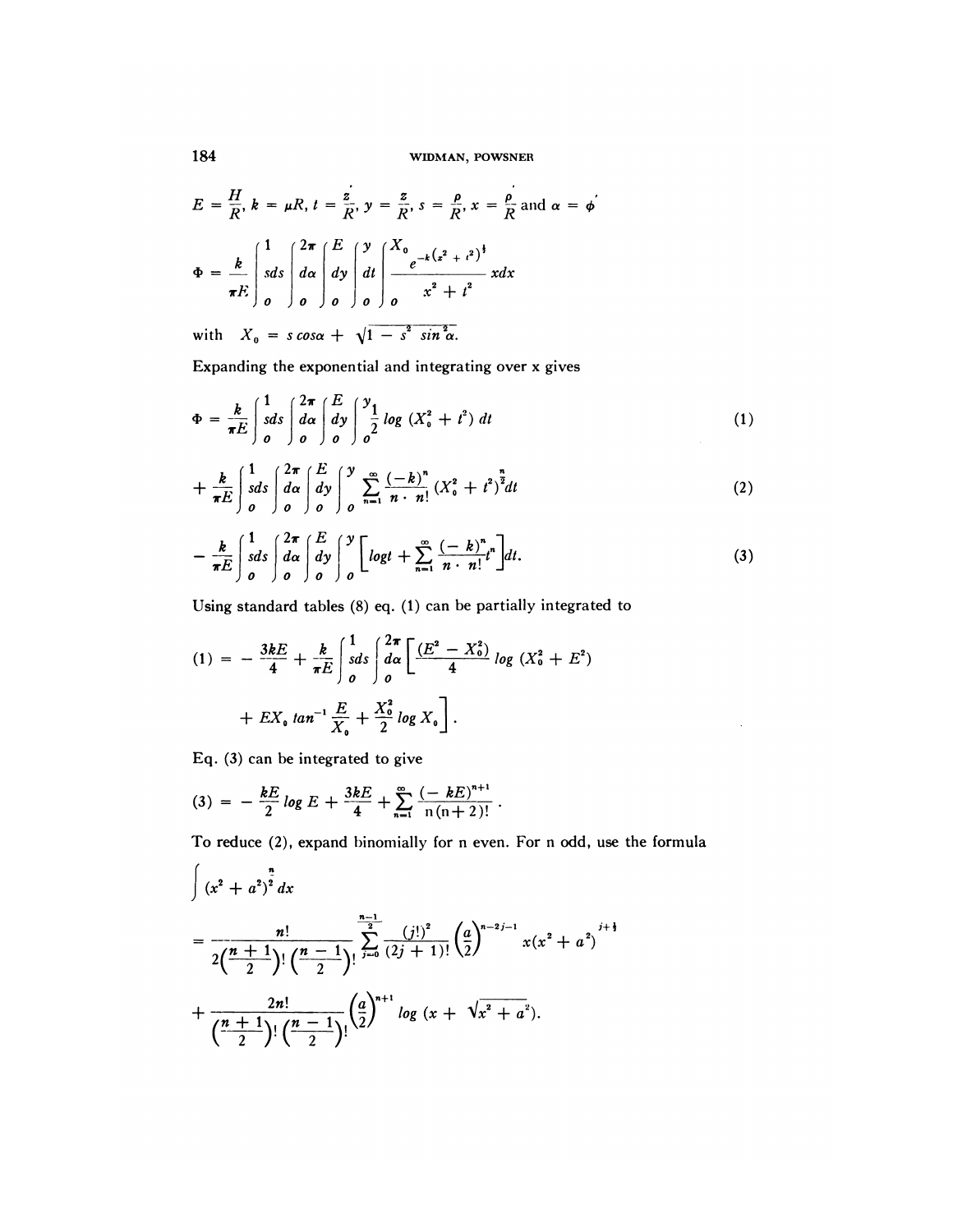Then,

 $\langle \cdot \rangle_{\rm{F}}$ 

$$
2) = \frac{1}{4\pi} \sum_{n=2,4,6...}^{\infty} \frac{k^{n+1} \left(\frac{n}{2}-1\right)!}{n!} \sum_{j=0}^{\frac{n}{2}} \frac{E^{2j+1}}{(2j+1) (j+1)! \left(\frac{n}{2}-j\right)!} \int_{0}^{1} s ds \int_{0}^{2\pi} X_{0}^{n-2j} d\alpha
$$

$$
-\frac{1}{\pi E} \sum_{n=1,3,5}^{\infty} \frac{k^{n+1}}{n} \frac{\sum_{j=0}^{n-1} (j+1)! j!}{\sum_{j=0}^{n-2} 2^{n-2j-1} (2j+3)!} \int_{0}^{1} s ds \left( \int_{0}^{2\pi} X_{0}^{n-2j-1} (X_{0}^{2} + E^{2})^{-2} -X_{0}^{n+2} \right) d\alpha
$$

$$
-\frac{1}{\pi E} \sum_{n=1,3,5}^{\infty} \frac{k^{n+1}}{n 2^n \left(\frac{n+1}{2}\right)!} \left(\frac{n-1}{2}\right)! \int_{0}^{1} s ds \int_{0}^{2\pi} X_{0}^{n+1} \left[E \log \left(E + \sqrt{X_{0}^{2} + E^{2}}\right) + X_{0} - \sqrt{X_{0}^{2} + E^{2}} - E \log X_{0} \right] d\alpha.
$$

The expression for n even can be integrated by noting that

$$
\int_{0}^{1} s ds \int_{0}^{2\pi} X_{0}^{n-2j} d\alpha = \frac{\pi}{2(n-2j+1)} {n-2j+2 \choose \frac{n}{2}-j+1}.
$$

Using this relation and rewriting the summation indices over n gives

$$
\Phi = \frac{k}{\pi E} \int_{\delta}^{1} \frac{ds}{s} \int_{0}^{2\pi} \left[ \frac{(E^{2} - X_{0}^{2})}{4} \log (X_{0}^{2} + E^{2}) + EX_{0} \tan^{-1} \frac{E}{X_{0}} + \frac{X_{0}^{2}}{2} \log X_{0} \right] d\alpha
$$
  
\n
$$
- \frac{kE}{2} \log E + \sum_{n=1}^{\infty} \frac{(-kE)^{n+1}}{n(n+2)!}
$$
  
\n
$$
+ \frac{1}{4} \sum_{n=1}^{\infty} \frac{k^{2n+1} (n-1)!}{(2n)!} \sum_{j=0}^{n} \frac{(2j)! E^{2n-2j+1}}{(2n-2j+1) (n-j+1)! (j+1)! (j!)^{2}}
$$
  
\n
$$
- \frac{1}{\pi E} \sum_{n=0}^{\infty} \frac{k^{2n+2}}{(2n+1) (n+1)! n!} \sum_{j=0}^{n} \frac{(j+1)! j!}{4^{n-j} (2j+3)!} \int_{0}^{1} s ds \int_{0}^{2\pi} \left[ X_{0}^{2n-2j} (X_{0}^{2} + E^{2}) \right]^{s} - X_{0}^{2n+3} d\alpha
$$
  
\n
$$
- \frac{1}{2\pi E} \sum_{n=0}^{\infty} 4^{n} \frac{k^{2n+2}}{(2n+1) (n+1)! n!} \int_{0}^{1} s ds \int_{0}^{2\pi} X_{0}^{2n+2} [E \log (E + \sqrt{X_{0}^{2} + E^{2}}) + X_{0} - \sqrt{X_{0}^{2} + E^{2}} - E \log X_{0}] d\alpha
$$
  
\n(4)